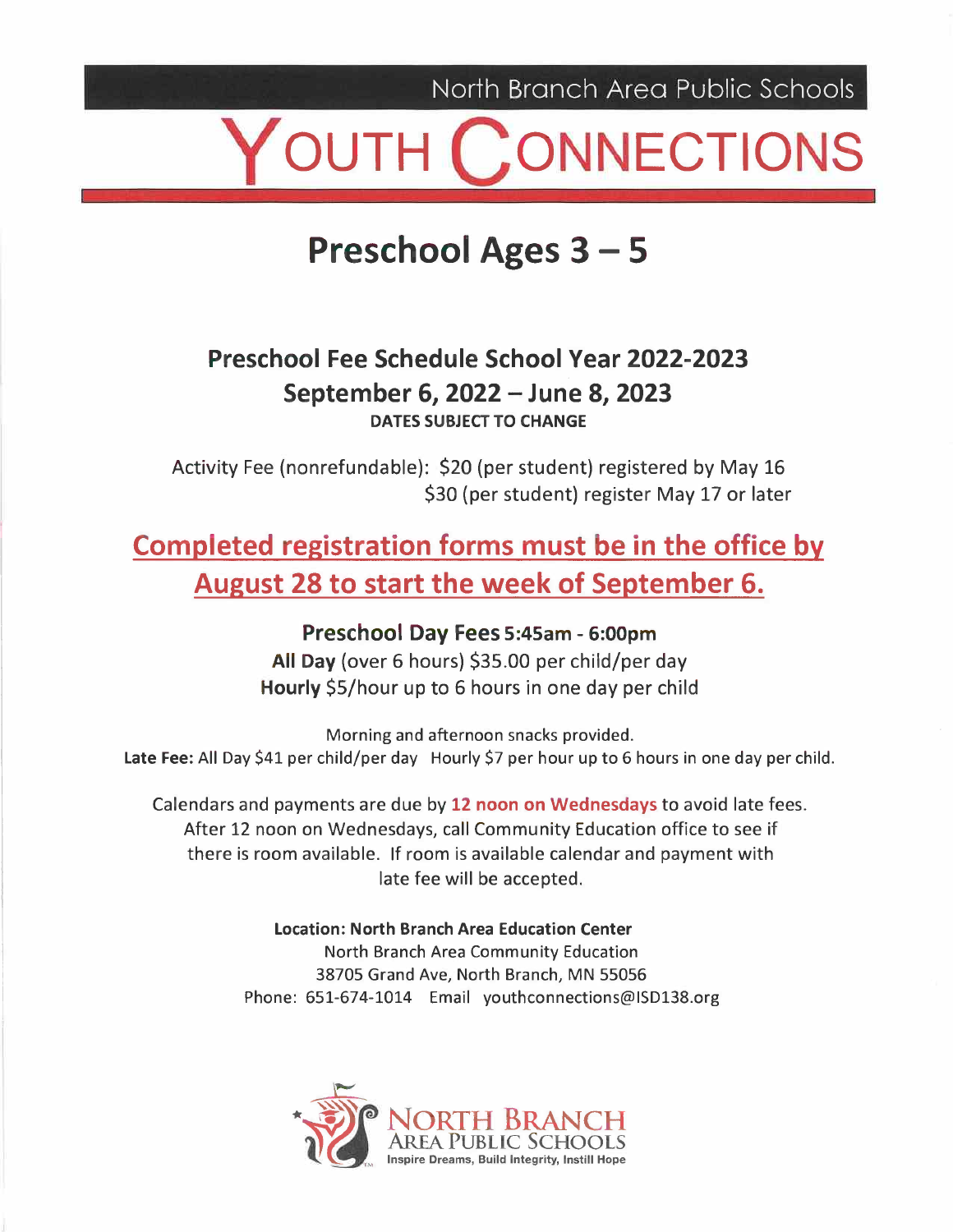D at e re ceived in offi Check #  $\frac{1}{\text{received in office}}$ <br>  $\frac{1}{\text{Accept #}}$ R eceipt # \_  $\text{Reccript} \#$ 

#### **Youth Connections Registration Form School Year 2022-2023**

To be completed for each child enrolled in Youth Connections. **Forms must be completed in full or will be returned.** 

#### **Parent/Guardian Information**

The information you provide on this form will be used by Youth Connections staff to provide a safe and fun experience for your child.

| Last Name                                                                                                                                                                                                                                                                                                                                                       |              |      | First Name                               | Birthdate |  |
|-----------------------------------------------------------------------------------------------------------------------------------------------------------------------------------------------------------------------------------------------------------------------------------------------------------------------------------------------------------------|--------------|------|------------------------------------------|-----------|--|
| Age Grade 2022-23 School Teacher Teacher M F                                                                                                                                                                                                                                                                                                                    |              |      |                                          |           |  |
| Preschool Immunization Records turned in date __________________________________                                                                                                                                                                                                                                                                                |              |      |                                          |           |  |
| <b>Family Information:</b> Child lives in home with:<br>Both parents Mother Father Step Parent Other                                                                                                                                                                                                                                                            |              |      |                                          |           |  |
| Will you need separate accounts for tax purposes?                                                                                                                                                                                                                                                                                                               |              |      | Yes No                                   |           |  |
| Parent/Guardian Relationship Relationship                                                                                                                                                                                                                                                                                                                       |              |      |                                          |           |  |
|                                                                                                                                                                                                                                                                                                                                                                 |              |      |                                          |           |  |
| Address Street                                                                                                                                                                                                                                                                                                                                                  |              | City | State                                    | Zip       |  |
|                                                                                                                                                                                                                                                                                                                                                                 |              |      |                                          |           |  |
| Work Phone <b>Example 2018</b> Home Phone <b>Example 2018</b> Cell Phone                                                                                                                                                                                                                                                                                        |              |      |                                          |           |  |
| Place of Employment                                                                                                                                                                                                                                                                                                                                             |              |      |                                          |           |  |
| Parent/Guardian Relationship Relationship                                                                                                                                                                                                                                                                                                                       |              |      |                                          |           |  |
|                                                                                                                                                                                                                                                                                                                                                                 |              |      |                                          |           |  |
| Street                                                                                                                                                                                                                                                                                                                                                          |              | City | State                                    | Zip       |  |
|                                                                                                                                                                                                                                                                                                                                                                 |              |      |                                          |           |  |
| Work Phone                                                                                                                                                                                                                                                                                                                                                      |              |      | Example 2011 Phone Cell Phone Cell Phone |           |  |
| Place of Employment                                                                                                                                                                                                                                                                                                                                             |              |      |                                          |           |  |
|                                                                                                                                                                                                                                                                                                                                                                 |              |      |                                          |           |  |
| Siblings (names/ages)                                                                                                                                                                                                                                                                                                                                           |              |      |                                          |           |  |
| Authorized Pick Up/Emergency Contacts: other than parents/guardians who we may call during Youth<br>Connection hours and who has permission from you and authorization to pick up your son/daughter from Youth<br>Connections in case of illness, emergency, or if you will be late. Listed persons must be able to pick up child<br>within 20 minutes of call. |              |      |                                          |           |  |
| Name                                                                                                                                                                                                                                                                                                                                                            | Relationship |      | Phone                                    |           |  |
| Name                                                                                                                                                                                                                                                                                                                                                            | Relationship |      | Phone                                    |           |  |
|                                                                                                                                                                                                                                                                                                                                                                 |              |      |                                          |           |  |
| Name                                                                                                                                                                                                                                                                                                                                                            | Relationship |      | Phone                                    |           |  |

**(A court order and current photo is required if he/she is a parent of this child.)** 

**OVER ( complete back of form too)** 

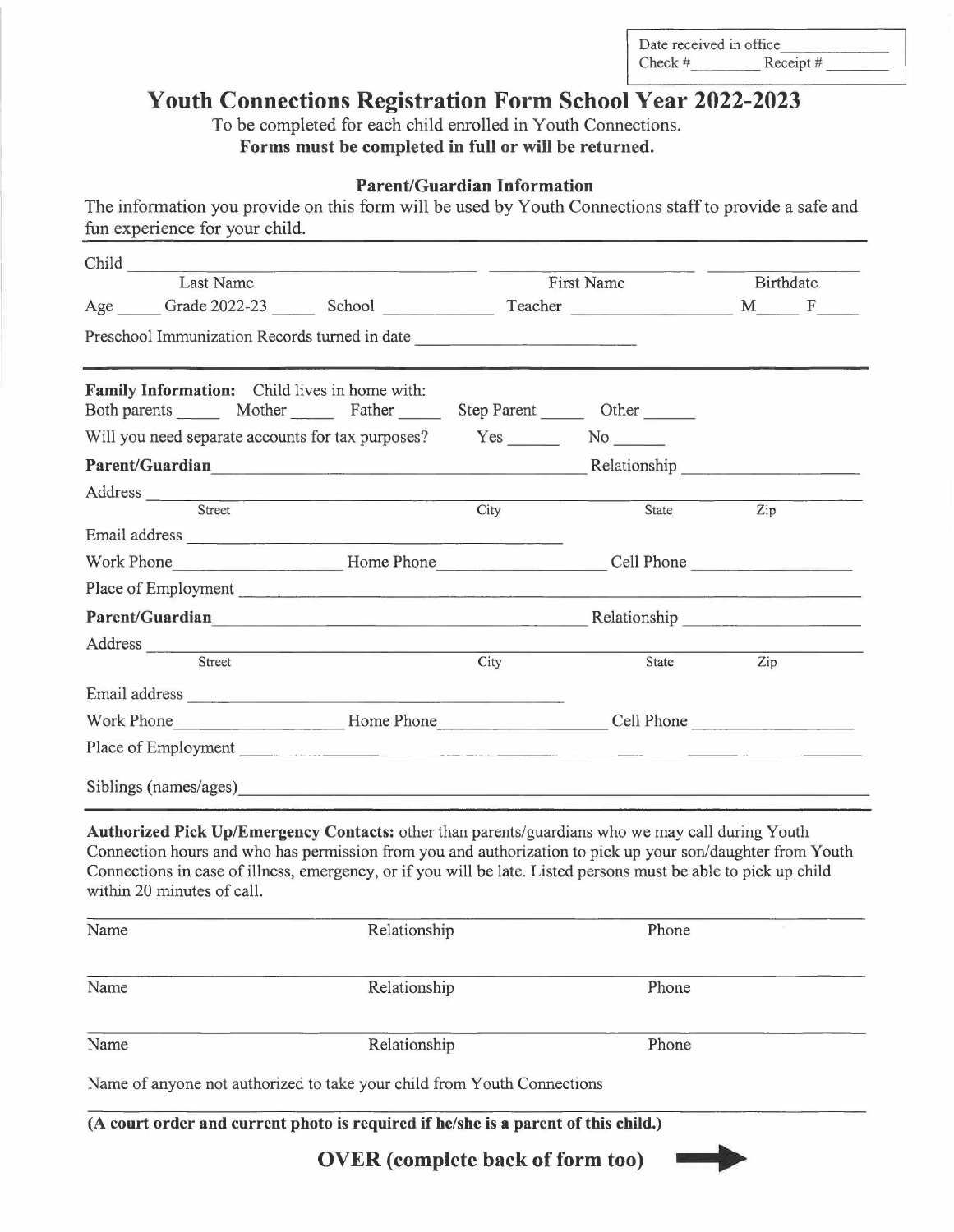|                               | Are there special medical concerns we should know about? Please check all that apply to your child:<br>has chronic condition takes medication received special education services<br>has allergies _______ receives student support during the school day ________ other concerns                                                                                                  |
|-------------------------------|------------------------------------------------------------------------------------------------------------------------------------------------------------------------------------------------------------------------------------------------------------------------------------------------------------------------------------------------------------------------------------|
|                               |                                                                                                                                                                                                                                                                                                                                                                                    |
|                               | Does your child regularly take medication? ______ Yes _____ No                                                                                                                                                                                                                                                                                                                     |
|                               |                                                                                                                                                                                                                                                                                                                                                                                    |
|                               | Administered for<br>Youth Connections staff cannot administer medication without written permission from a physician and                                                                                                                                                                                                                                                           |
|                               | parent/guardian. Medication must be correctly labeled. A medication administration from must be submitted.                                                                                                                                                                                                                                                                         |
|                               | Is your child on a special diet? Yes No                                                                                                                                                                                                                                                                                                                                            |
|                               | What special needs (if any) need to be addressed to ensure this participant will be successful at our program?                                                                                                                                                                                                                                                                     |
|                               |                                                                                                                                                                                                                                                                                                                                                                                    |
|                               | Consent to share School Health Information Forms including; Immunization records, Care plan,<br>Authorization for Administration of Medication.                                                                                                                                                                                                                                    |
|                               | Minnesota School Immunization Law (Minnesota Statute, Section 121A.15) requires students to supply proof of<br>immunization status or properly documented exemption to enroll or remain enrolled in school. This includes<br>Early Childhood and School Age Care programs.                                                                                                         |
|                               | Office use: Immunization record received<br>Exception received                                                                                                                                                                                                                                                                                                                     |
|                               | Preschoolers - Has your child completed Early Childhood Screening? Screening is free and recommended at age<br>three and is required before kindergarten.                                                                                                                                                                                                                          |
|                               | Yes Screening location                                                                                                                                                                                                                                                                                                                                                             |
| No.                           | To schedule screening please call Early Childhood at 651-674-1220                                                                                                                                                                                                                                                                                                                  |
|                               |                                                                                                                                                                                                                                                                                                                                                                                    |
| Please initial the following: | I give Youth Connections permission to assist in applying sunscreen to my child.                                                                                                                                                                                                                                                                                                   |
|                               | I give my permission for my child to attend scheduled walks to local sites and parks in North Branch with                                                                                                                                                                                                                                                                          |
|                               | Youth Connections staff.                                                                                                                                                                                                                                                                                                                                                           |
| Connections program.          | I give my permission for my child to be included in pictures and publicity connected with the Youth                                                                                                                                                                                                                                                                                |
| procedures.                   | I understand it is my responsibility to read the Handbook for Families in full and to follow the policies and                                                                                                                                                                                                                                                                      |
| policy.                       | I understand the process for reserving and paying for Youth Connections. If I miss the 12 noon Wednesday<br>deadline, I must call to see if there is still room, if so, I will pay the late fee. I've read the NSF/credit card                                                                                                                                                     |
|                               | I understand the policy and related fee should I arrive past closing time to pick up my child.                                                                                                                                                                                                                                                                                     |
|                               | Waiver: In consideration of accepting this registration, I hereby, for myself and all associated with me, waive and release any<br>and all rights and claims for damages I or my child may have against Independent School District #138 and its<br>representatives for any and all injuries suffered by myself or my child at the above listed activities, sponsored by ISD #138. |
|                               |                                                                                                                                                                                                                                                                                                                                                                                    |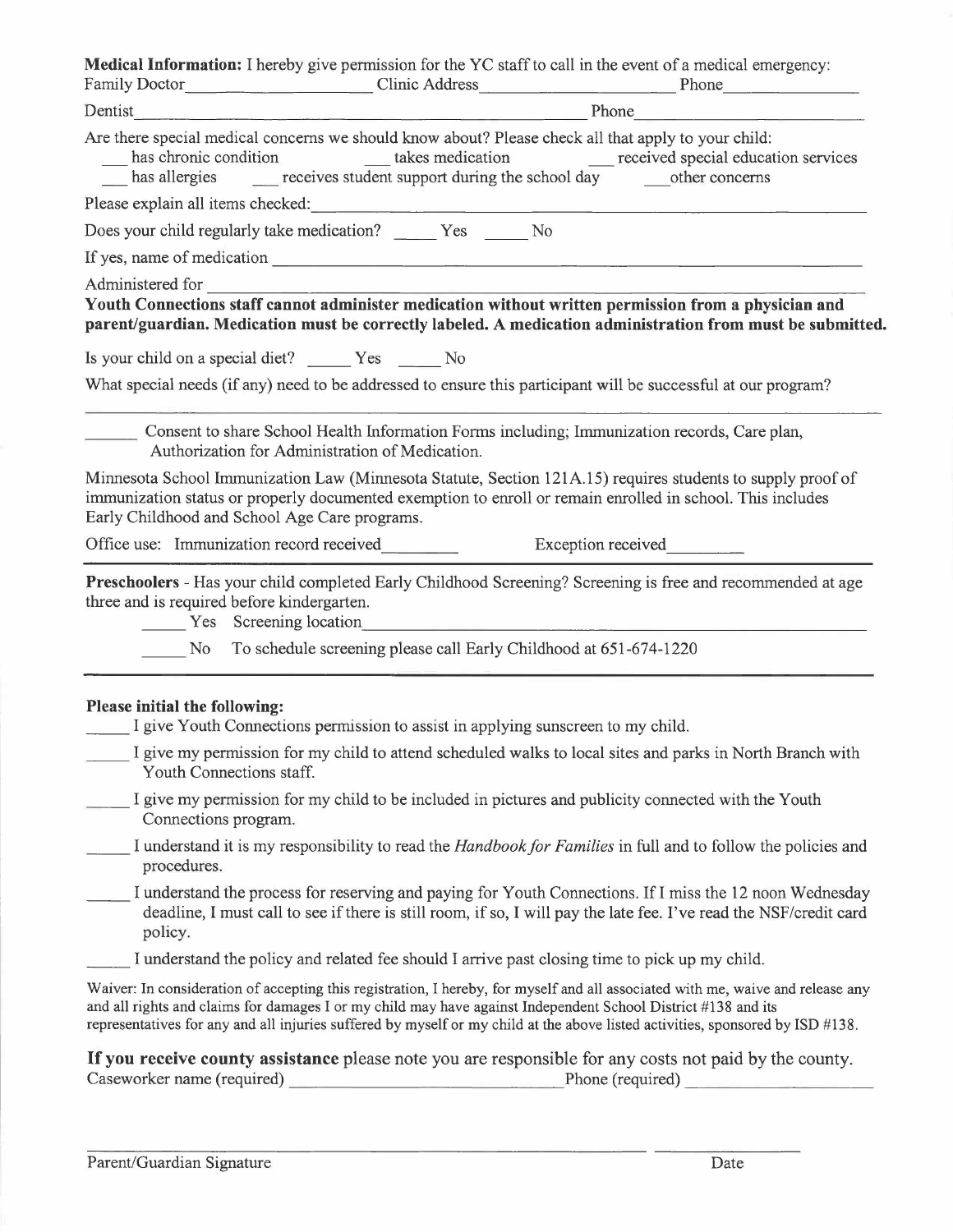| <b>Youth Connections Credit/Debit Card Payment Form</b><br>All payments are made with credit/debit cards.                                                                                                                      |  |  |  |  |  |  |  |  |
|--------------------------------------------------------------------------------------------------------------------------------------------------------------------------------------------------------------------------------|--|--|--|--|--|--|--|--|
| This card will be kept on file for your weekly payments.                                                                                                                                                                       |  |  |  |  |  |  |  |  |
| <b>Select One</b>                                                                                                                                                                                                              |  |  |  |  |  |  |  |  |
| Card: Visa _______ Mastercard ______ Discover ______ American Express _____                                                                                                                                                    |  |  |  |  |  |  |  |  |
|                                                                                                                                                                                                                                |  |  |  |  |  |  |  |  |
|                                                                                                                                                                                                                                |  |  |  |  |  |  |  |  |
| 3 Digit Verification Code: ____________                                                                                                                                                                                        |  |  |  |  |  |  |  |  |
|                                                                                                                                                                                                                                |  |  |  |  |  |  |  |  |
| Child's Name: Name: Name: Name: Name: Name: Name: Name: Name: Name: Name: Name: Name: Name: Name: Name: Name: Name: Name: Name: Name: Name: Name: Name: Name: Name: Name: Name: Name: Name: Name: Name: Name: Name: Name: Name |  |  |  |  |  |  |  |  |

 $\mathcal{L}^{\text{max}}$ 

 $\mathcal{L}^{\mathcal{L}}(\mathcal{L}^{\mathcal{L}}(\mathcal{L}^{\mathcal{L}}(\mathcal{L}^{\mathcal{L}}(\mathcal{L}^{\mathcal{L}}(\mathcal{L}^{\mathcal{L}}(\mathcal{L}^{\mathcal{L}}(\mathcal{L}^{\mathcal{L}}(\mathcal{L}^{\mathcal{L}}(\mathcal{L}^{\mathcal{L}}(\mathcal{L}^{\mathcal{L}}(\mathcal{L}^{\mathcal{L}}(\mathcal{L}^{\mathcal{L}}(\mathcal{L}^{\mathcal{L}}(\mathcal{L}^{\mathcal{L}}(\mathcal{L}^{\mathcal{L}}(\mathcal{L}^{\mathcal{L$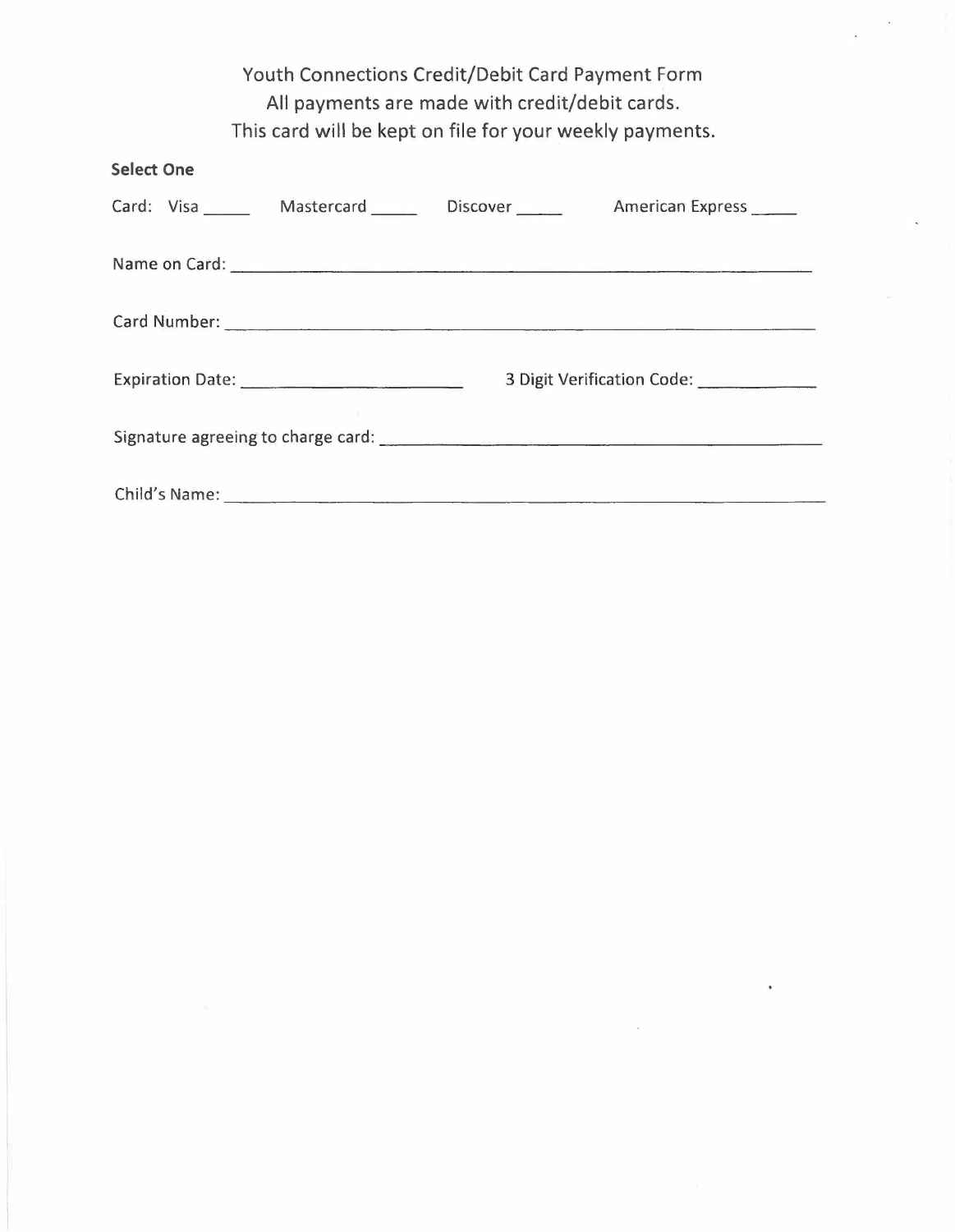Completed registration forms must be in the office by August 28 to start the week of September 6.

### Preschool September 2022

| <b>Sun</b>                  | Mon                                                                                                                                                                                                                            | <b>Tue</b>               | <b>Wed</b>                           | <b>Thu</b>                         | <b>Fri</b>                      | <b>Sat</b>            |
|-----------------------------|--------------------------------------------------------------------------------------------------------------------------------------------------------------------------------------------------------------------------------|--------------------------|--------------------------------------|------------------------------------|---------------------------------|-----------------------|
| 4 September<br>Name         | <b>5 CLOSED</b>                                                                                                                                                                                                                | 6 Please circle          | 7 Please circle                      | 8 Please circle                    | 9 Please circle                 | <b>10 Payment</b>     |
|                             |                                                                                                                                                                                                                                | All Day or Hourly        | All Day or Hourly                    | All Day or Hour-                   | All Day or Hour-                |                       |
|                             |                                                                                                                                                                                                                                | Drop Off<br>Pick Up      | Drop Off<br>Pick Up                  | $\mathbf{I}\mathbf{v}$<br>Drop Off | $\mathbf{I}$ y<br>Drop Off      | Use card ending<br>in |
|                             |                                                                                                                                                                                                                                |                          |                                      | Pick Up                            | Pick $Up$                       |                       |
|                             |                                                                                                                                                                                                                                |                          |                                      |                                    |                                 |                       |
| 11 September<br><b>Name</b> | 12 Please circle                                                                                                                                                                                                               | 13 Please circle         | 14 Please circle                     | 15 Please circle                   | 16 Please circle                | 17 Payment            |
|                             | <b>All Day or Hourly</b>                                                                                                                                                                                                       | All Day or Hourly        | All Day or Hourly   All Day or Hour- |                                    | All Day or Hour-                |                       |
|                             | Drop Off                                                                                                                                                                                                                       | Drop Off                 | Drop Off                             | $I_{V}$                            | $\bf{I}$                        | Use card ending       |
|                             | Pick Up                                                                                                                                                                                                                        |                          | Pick Up                              | Drop Off                           | Drop Off                        | in                    |
|                             | <b>Preschool AM PM</b>                                                                                                                                                                                                         | <b>Preschool AM PM</b>   | <b>Preschool AM PM</b>               |                                    |                                 |                       |
| <b>18 September</b>         | 19 Please circle                                                                                                                                                                                                               | 20 Please circle         | 21 Please circle                     | 22 Please circle                   | 23 No School                    | 24 Payment            |
| Name                        |                                                                                                                                                                                                                                |                          |                                      |                                    | <b>YC CLOSED</b>                |                       |
|                             | All Day or Hourly                                                                                                                                                                                                              | <b>All Day or Hourly</b> | <b>All Day or Hourly</b>             | All Day or Hour-                   |                                 |                       |
|                             | Drop Off                                                                                                                                                                                                                       | Drop Off                 | Drop Off                             | ly                                 |                                 | Use card ending       |
|                             | Pick Up and the state of the state of the state of the state of the state of the state of the state of the state of the state of the state of the state of the state of the state of the state of the state of the state of th | Pick Up                  | Pick Up 2000                         | Drop Off                           |                                 | in                    |
|                             | <b>Preschool AM PM</b>                                                                                                                                                                                                         | Preschool AM PM          | <b>Preschool AM PM</b>               | Pick Up                            |                                 |                       |
| 25 September                | 26 Please circle                                                                                                                                                                                                               | 27 Please circle         | 28 Please circle                     | 29 Please circle                   | <b>30 Please circle</b>         | Payment               |
| <b>Name</b>                 |                                                                                                                                                                                                                                |                          |                                      |                                    |                                 |                       |
|                             | <b>All Day or Hourly</b>                                                                                                                                                                                                       | All Day or Hourly        | All Day or Hourly                    | All Day or Hour-                   | All Day or Hour-                |                       |
|                             | Drop Off                                                                                                                                                                                                                       | Drop Off                 | Drop Off                             | $\mathbf{I}\mathbf{v}$             | $\mathbf{I}$ y                  | Use card ending       |
|                             | Pick Up                                                                                                                                                                                                                        | Pick Up                  | Pick Up                              | Drop Off                           | Drop Off                        | in                    |
|                             | <b>Preschool AM PM</b>                                                                                                                                                                                                         | Preschool AM PM          | <b>Preschool AM PM</b>               | Pick Up                            | Pick Up                         |                       |
|                             |                                                                                                                                                                                                                                |                          |                                      |                                    | Preschool AM PM Preschool AM PM |                       |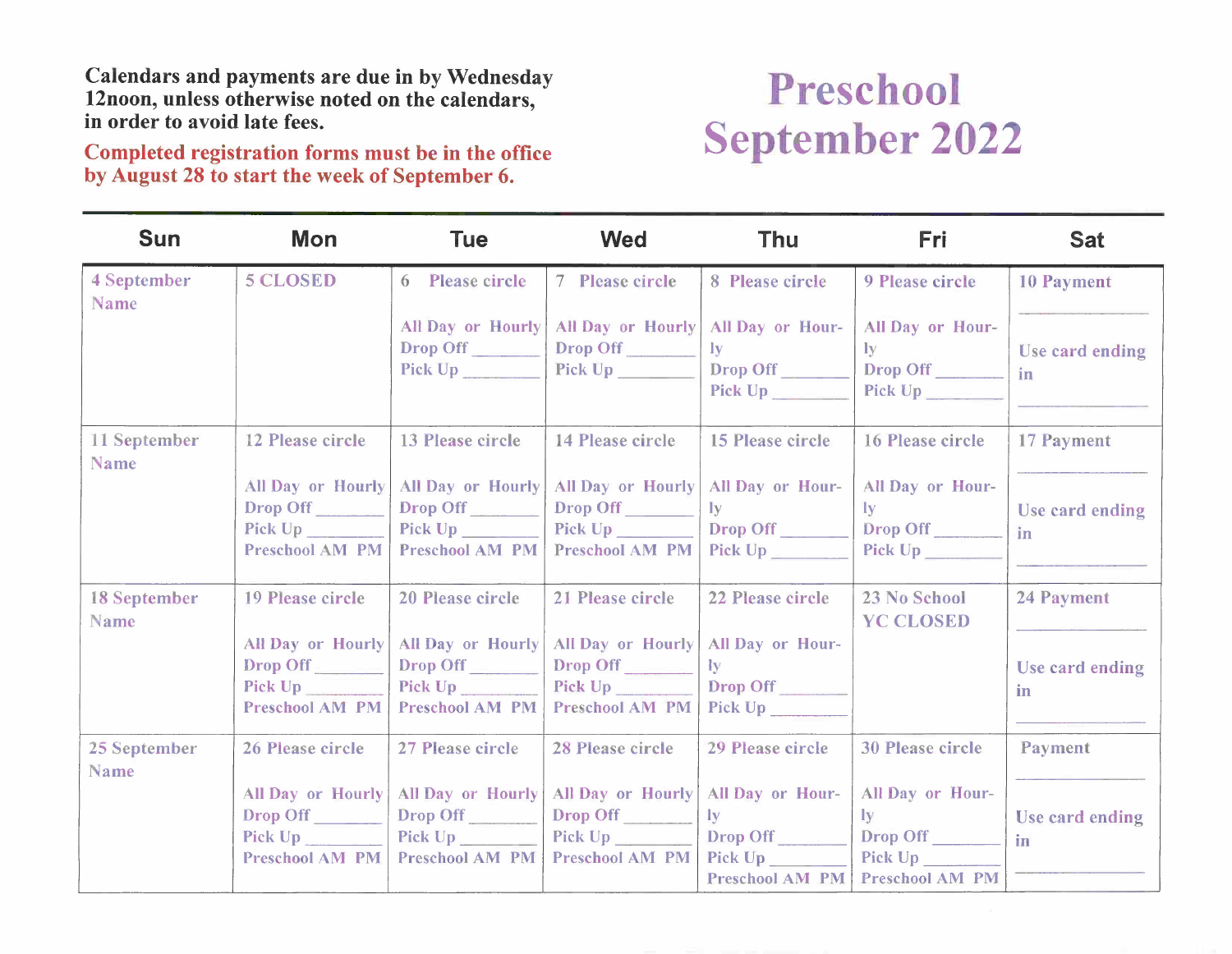### Preschool October 2022

| <b>Sun</b>                | <b>Mon</b>                                                                  | <b>Tue</b>                                                           | <b>Wed</b>                                                         | <b>Thu</b>                                                                  | <b>Fri</b>                                                                          | <b>Sat</b>            |
|---------------------------|-----------------------------------------------------------------------------|----------------------------------------------------------------------|--------------------------------------------------------------------|-----------------------------------------------------------------------------|-------------------------------------------------------------------------------------|-----------------------|
| 2 October<br>Name         | <b>3 Please circle</b>                                                      | <b>4 Please circle</b>                                               | <b>5 Please circle</b>                                             | 6 Please circle                                                             | 7 Please circle                                                                     | 8 Payment             |
|                           | All Day or Hourly<br>Drop Off<br>Pick Up<br>Preschool AM PM                 | All Day or Hourly<br>Drop Off<br>Pick Up<br><b>Preschool AM PM</b>   | All Day or Hourly<br>Drop Off<br>Pick Up<br>Preschool AM PM        | All Day or Hour-<br>$\bf{I}$ <sub>y</sub><br>Drop Off<br>Pick Up            | All Day or Hour-<br>$\mathbf{I} \mathbf{v}$<br>Drop Off                             | Use card ending<br>in |
| 9 October<br><b>Name</b>  | 10 Please circle                                                            | 11 Please circle                                                     | 12 Please circle                                                   | <b>13 Please circle</b>                                                     | 14 Please circle                                                                    | <b>15 Payment</b>     |
|                           | Drop Off<br>Pick Up<br><b>Preschool AM PM</b>                               | All Day or Hourly   All Day or Hourly<br>Drop Off<br>Preschool AM PM | All Day or Hourly<br>Drop Off<br>Pick Up<br><b>Preschool AM PM</b> | All Day or Hour-<br>1v<br>Drop Off<br>Pick Up                               | All Day or Hour-<br>$\mathbf{I} \mathbf{v}$<br>Drop Off                             | Use card ending<br>in |
| 16 October<br><b>Name</b> | 17 Please circle                                                            | <b>18 Please circle</b>                                              | 19 Please circle                                                   | 20 No School<br><b>All Day</b>                                              | 21 No School<br><b>All Day</b>                                                      | 22 Payment            |
|                           | All Day or Hourly<br>Drop Off<br>Pick Up<br><b>Preschool AM PM</b>          | All Day or Hourly<br>Drop Off<br>Pick Up<br><b>Preschool AM PM</b>   | All Day or Hourly<br>Drop Off<br>Pick Up<br><b>Preschool AM PM</b> | <sub>or</sub><br><b>Hourly Under 6</b><br><b>Hrs</b><br>Drop Off<br>Pick Up | or<br><b>Hourly Under 6</b><br><b>Hrs</b><br>Drop Off<br>Pick Up <sub>_______</sub> | Use card ending<br>in |
| 23 October<br><b>Name</b> | 24 No School<br><b>All Day</b>                                              | 25 Please circle                                                     | 26 Please circle                                                   | 27 Please circle                                                            | 28 Please circle                                                                    | 29 Payment            |
|                           | <sub>or</sub><br><b>Hourly Under 6</b><br><b>Hrs</b><br>Drop Off<br>Pick Up | All Day or Hourly<br>Drop Off<br>Pick Up<br>Preschool AM PM          | All Day or Hourly<br>Drop Off<br><b>Preschool AM PM</b>            | All Day or Hour-<br>ly<br>Drop Off<br>Pick Up Figures<br>Preschool AM PM    | All Day or Hour-<br>Iv<br>Drop Off<br>Pick Up<br><b>Preschool AM PM</b>             | Use card ending<br>in |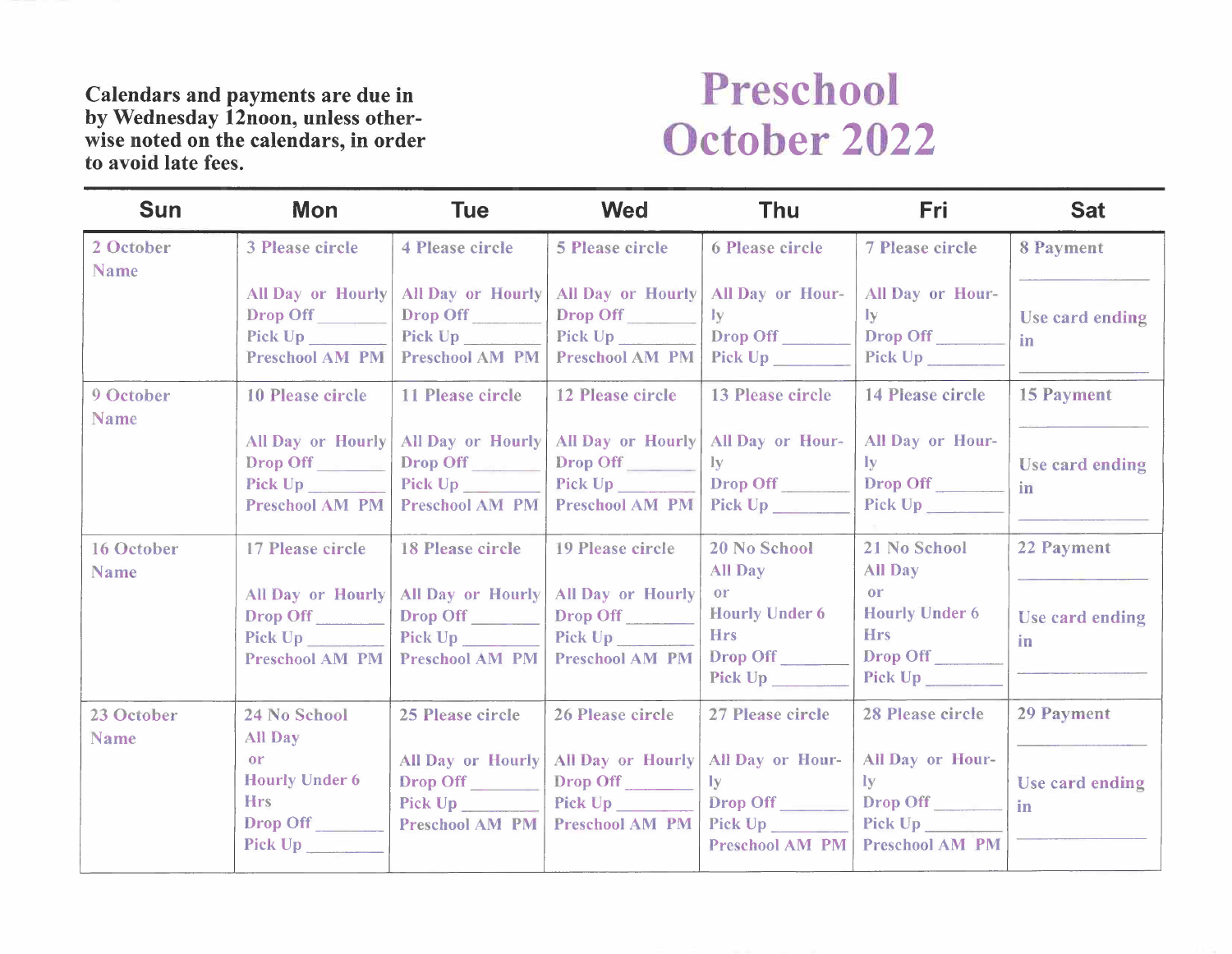### **Preschool November 2022**

| <b>Sun</b>                       | Mon                                                                                    | <b>Tue</b>                                                                                           | <b>Wed</b>                                                                                                                                                                    | <b>Thu</b>                                                                                         | Fri                                                                                                       | <b>Sat</b>                                |
|----------------------------------|----------------------------------------------------------------------------------------|------------------------------------------------------------------------------------------------------|-------------------------------------------------------------------------------------------------------------------------------------------------------------------------------|----------------------------------------------------------------------------------------------------|-----------------------------------------------------------------------------------------------------------|-------------------------------------------|
| <b>November</b><br><b>Name</b>   | Oct 31 Please cir-<br>cle<br><b>All Day or Hourly</b><br>Drop Off                      | 1 Please circle<br><b>All Day or Hourly</b><br>Drop Off<br>Pick Up<br>Preschool AM PM                | 2 Please circle<br>All Day or Hourly<br><b>Drop Off</b><br>Pick Up<br>Preschool AM PM                                                                                         | 3 Please circle<br>All Day or Hour-<br>Iy.<br>Drop Off<br>Pick Up                                  | <b>4 Please circle</b><br>All Day or Hour-<br>ly<br>Drop Off<br>Pick Up                                   | <b>5 Payment</b><br>Use card ending<br>in |
| <b>6 November</b><br><b>Name</b> | 7 Please circle<br>All Day or Hourly<br>Drop Off<br>Pick Up<br>Preschool AM PM         | 8 Please circle<br>All Day or Hourly<br>Drop Off<br>Pick Up<br><b>Preschool AM PM</b>                | 9 Please circle<br>All Day or Hourly<br>Drop Off<br>Preschool AM PM                                                                                                           | 10 Please circle<br>All Day or Hour-<br>$\bf{I}$ <sub>y</sub><br>Drop Off<br>Pick Up               | 11 Please circle<br>All Day or Hour-<br>$\mathbf{I}\mathbf{v}$<br>Drop Off<br>Pick Up                     | 12 Payment<br>Use card ending<br>in       |
| <b>13 November</b><br>Name       | 14 Please circle<br>All Day or Hourly<br>Drop Off<br>Pick Up<br>Preschool AM PM        | <b>15 Please circle</b><br><b>All Day or Hourly</b><br>Drop Off<br>Pick Up<br><b>Preschool AM PM</b> | 16 Please circle<br><b>All Day or Hourly</b><br>Drop Off<br>Pick Up<br><b>Preschool AM PM</b><br><b>Calendars due for</b><br>weeks of Nov 21<br>and 28 to avoid<br>late fees. | 17 Please circle<br>All Day or Hour-<br>$I_{\mathbf{y}}$<br>Drop Off<br>Pick Up<br>Preschool AM PM | <b>18 Please circle</b><br>All Day or Hour-<br>$I_{\mathbf{V}}$<br>Drop Off<br>Pick Up<br>Preschool AM PM | 19 Payment<br>Use card ending<br>in       |
| <b>20 November</b><br>Name       | 21 Please circle<br>All Day or Hourly<br>Drop Off<br>Pick Up<br><b>Preschool AM PM</b> | 22 Please circle<br>All Day or Hourly<br>Drop Off<br>Pick Up<br><b>Preschool AM PM</b>               | 23 Please circle<br>All Day or Hourly<br>Drop Off<br>Pick Up<br><b>Preschool AM PM</b>                                                                                        | 24 No School<br><b>YC CLOSED</b>                                                                   | 25 No School<br><b>YC CLOSED</b>                                                                          | 26 Payment<br>Use card ending<br>in       |
| 27 November<br>Name              | <b>28 Please circle</b><br>All Day or Hourly<br>Drop Off<br>Pick Up<br>Preschool AM PM | 29 Please circle<br>All Day or Hourly<br>Drop Off<br>Pick Up<br>Preschool AM PM                      | <b>30 Please circle</b><br><b>All Day or Hourly</b><br>Drop Off<br>Pick Up<br><b>Preschool AM PM</b>                                                                          | Dec 1<br><b>All Day or Hourly</b><br>Drop Off<br>Pick Up<br><b>Preschool AM PM</b>                 | Dec 2 No School<br>All Day or<br><b>Hourly</b><br>Drop Off<br>Pick Up                                     | Payment<br>Use card ending<br>in          |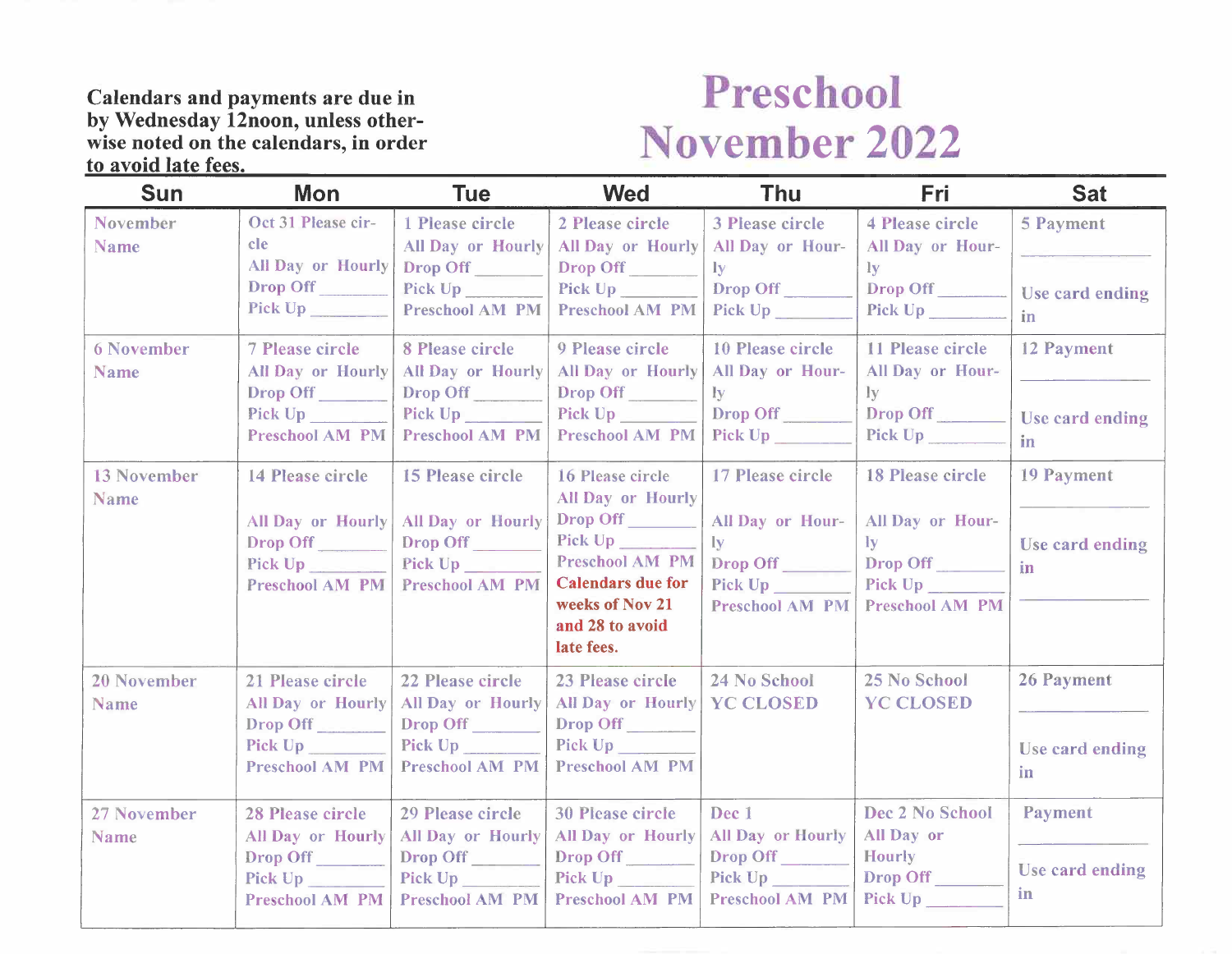### **Preschool December 2022**

| <b>Sun</b>                       | <b>Mon</b>                           | <b>Tue</b>                                         | <b>Wed</b>                                 | Thu                                         | Fri                                  | <b>Sat</b>        |
|----------------------------------|--------------------------------------|----------------------------------------------------|--------------------------------------------|---------------------------------------------|--------------------------------------|-------------------|
| <b>4 December</b><br><b>Name</b> | <b>5 Please circle</b>               | <b>6 Please circle</b>                             | <b>7 Please circle</b>                     | 8 Please circle                             | 9 Please circle                      | <b>10 Payment</b> |
|                                  | Drop Off                             | All Day or Hourly   All Day or Hourly<br>Drop Off  | All Day or Hourly<br>Drop Off              | All Day or Hour-<br>$I_{\mathbf{V}}$        | All Day or Hour-<br>$I_{\mathbf{y}}$ | Use card ending   |
|                                  | Pick Up<br>Preschool AM PM           | Pick Up<br>Preschool AM PM                         | Pick Up<br><b>Preschool AM PM</b>          | Drop Off<br>Pick Up                         | Drop Off<br>Pick Up                  | in                |
| <b>11 December</b>               | 12 Please circle                     | 13 Please circle                                   | 14 Please circle                           | <b>15Please circle</b>                      | 16 Please circle                     | 17 Payment        |
| <b>Name</b>                      | Drop Off                             | All Day or Hourly   All Day or Hourly<br>Drop Off  | All Day or Hourly<br>Drop Off              | All Day or Hour-<br>$\mathbf{I} \mathbf{v}$ | All Day or Hour-<br>$I_{\rm V}$      | Use card ending   |
|                                  | Preschool AM PM                      | <b>Preschool AM PM</b>                             | Pick Up<br>Preschool AM PM                 | Drop Off<br>Pick Up                         | Drop Off                             | in                |
| <b>18 December</b>               | 19 Please circle                     | 20 Please circle                                   | 21 Please circle                           | 22 Please circle                            | 23 CLOSED                            | 24 Payment        |
| Name                             |                                      |                                                    | <b>All Day or Hourly</b>                   |                                             |                                      |                   |
|                                  | <b>All Day or Hourly</b><br>Drop Off | <b>All Day or Hourly</b><br>Drop Off               | Drop Off<br>Pick Up                        | All Day or Hour-<br>$\bf{I}$                |                                      | Use card ending   |
|                                  | Pick Up<br><b>Preschool AM PM</b>    | Pick Up <sub>_____</sub><br><b>Preschool AM PM</b> | Preschool AM PM<br><b>Calendars due</b>    | Drop Off<br>Pick Up                         |                                      | in.               |
|                                  |                                      |                                                    | today for week of<br><b>January 2-6 to</b> | <b>Preschool AM PM</b>                      |                                      |                   |
|                                  |                                      |                                                    | avoid late fees.                           |                                             |                                      |                   |
| 25 December<br><b>Name</b>       | 26 CLOSED                            | 27 CLOSED                                          | 28 CLOSED                                  | 29 CLOSED                                   | <b>30 CLOSED</b>                     | 31                |
|                                  |                                      |                                                    |                                            |                                             |                                      |                   |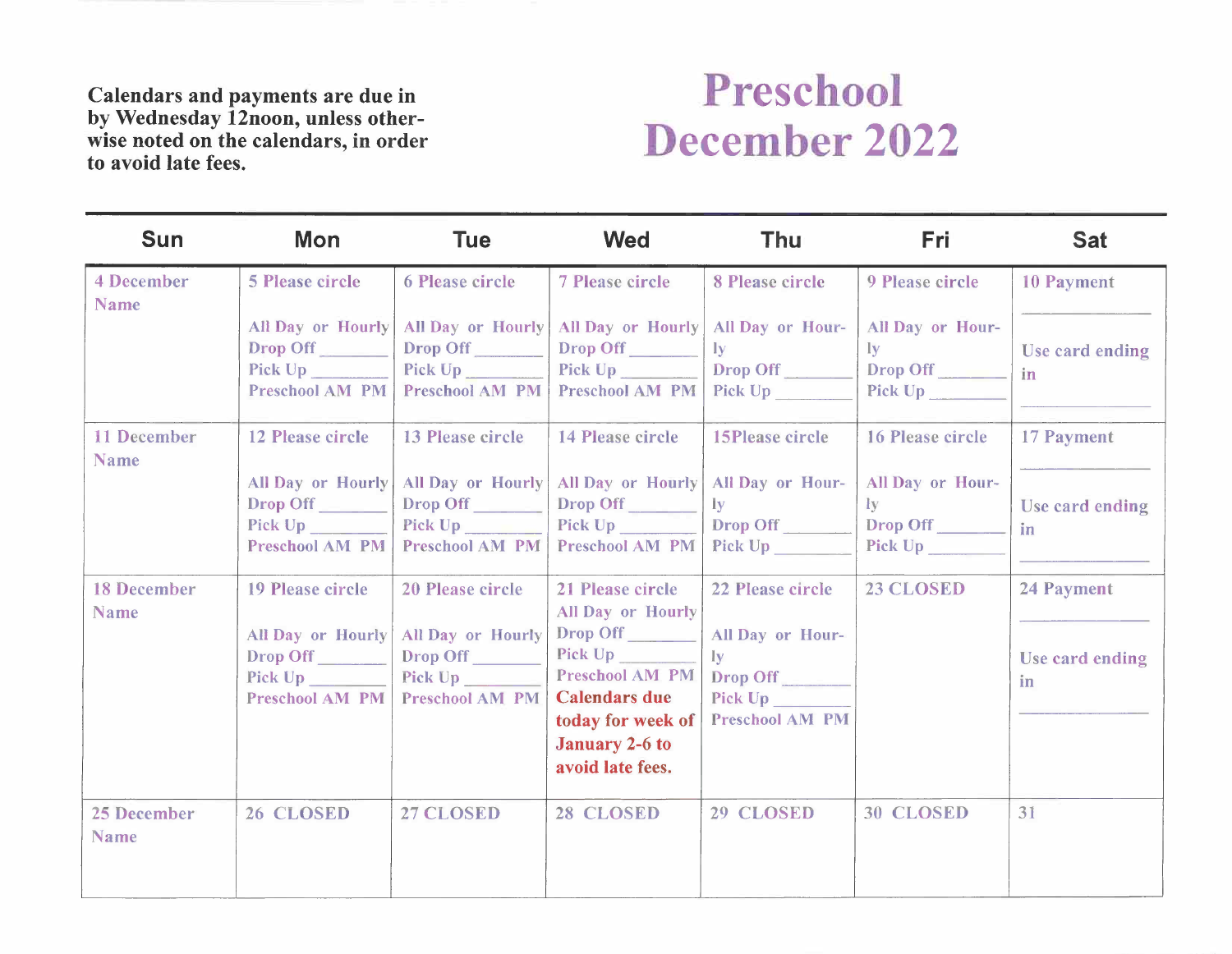## **Preschool January 2023**

| <b>Sun</b>                | Mon                                                                                                                    | <b>Tue</b>                                                                                             | <b>Wed</b>                                                                             | <b>Thu</b>                                                                                              | <b>Fri</b>                                                                                                 | <b>Sat</b>                                 |
|---------------------------|------------------------------------------------------------------------------------------------------------------------|--------------------------------------------------------------------------------------------------------|----------------------------------------------------------------------------------------|---------------------------------------------------------------------------------------------------------|------------------------------------------------------------------------------------------------------------|--------------------------------------------|
| 1 January<br><b>Name</b>  | 2 Please circle<br><b>All Day or Hourly</b><br>Drop Off<br>Pick Up and Dental Street, the Up<br><b>Preschool AM PM</b> | 3 Please circle<br><b>All Day or Hourly</b><br>Drop Off<br>Pick Up<br><b>Preschool AM PM</b>           | 4 Please circle<br>All Day or Hourly<br>Drop Off<br>Pick Up<br>Preschool AM PM         | <b>5 Please circle</b><br>All Day or Hour-<br>$I_{\mathbf{V}}$<br>Drop Off<br>Pick Up                   | <b>6 Please circle</b><br>All Day or Hour-<br>$\mathbf{I} \mathbf{y}$<br>Drop Off                          | 7 Payment<br>Use card ending<br>in         |
| 8 January<br>Name         | 9 Please circle<br>All Day or Hourly<br>Drop Off<br>Pick Up<br>Preschool AM PM                                         | <b>10 Please circle</b><br><b>All Day or Hourly</b><br>Drop Off<br>Preschool AM PM                     | 11 Please circle<br>All Day or Hourly<br>Drop Off<br>Pick Up<br>Preschool AM PM        | 12 Please circle<br>All Day or Hour-<br>1 <sub>V</sub><br>Drop Off<br>Pick Up                           | 13 Please circle<br>All Day or Hour-<br>$\mathbf{I}\mathbf{v}$<br>Drop Off<br>Pick Up                      | 14 Payment<br>Use card ending<br>in        |
| 15 January<br><b>Name</b> | 16 No School<br><b>YC CLOSED</b>                                                                                       | 17 Please circle<br><b>All Day or Hourly</b><br>Drop Off<br>Pick Up No. 1994<br><b>Preschool AM PM</b> | 18 Please circle<br>All Day or Hourly<br>Drop Off<br>Pick Up<br><b>Preschool AM PM</b> | 19 Please circle<br>All Day or Hour-<br>1y<br>Drop Off<br>Pick Up <sub>______</sub>                     | 20 Please circle<br>All Day or Hour-<br>$\mathbf{I}$ v<br>Drop Off<br>Pick Up No. 1994                     | 21 Payment<br>Use card ending<br>in        |
| 22 January<br><b>Name</b> | 23 Please circle<br><b>All Day or Hourly</b><br>Drop Off<br>Pick Up<br>Preschool AM PM                                 | 24 Please circle<br><b>All Day or Hourly</b><br>Drop Off<br>Pick Up<br>Preschool AM PM                 | 25 Please circle<br><b>All Day or Hourly</b><br>Drop Off<br>Pick Up<br>Preschool AM PM | 26 Please circle<br>All Day or Hour-<br>$\mathbf{I}$<br>Drop Off<br>Pick Up                             | 27 No School<br><b>YC CLOSED</b>                                                                           | <b>28 Payment</b><br>Use card ending<br>in |
| 29 January<br>Name        | <b>30 Please circle</b><br><b>All Day or Hourly</b><br>Drop Off<br>Pick Up<br>Preschool AM PM                          | <b>31 Please circle</b><br>All Day or Hourly<br>Drop Off<br>Pick Up<br>Preschool AM PM                 | Feb1 Please cir-<br>cle<br>All Day or Hourly<br>Drop Off<br>Pick Up                    | Feb <sub>2</sub><br>Please circle<br>All Day or Hourly<br>Drop Off<br>Pick Up<br><b>Preschool AM PM</b> | Feb 3 Please circle<br>All Day or Hour-<br>$\mathbf{I}$ v<br>Drop Off<br>Pick Up<br><b>Preschool AM PM</b> | Payment<br>Use card ending<br>in           |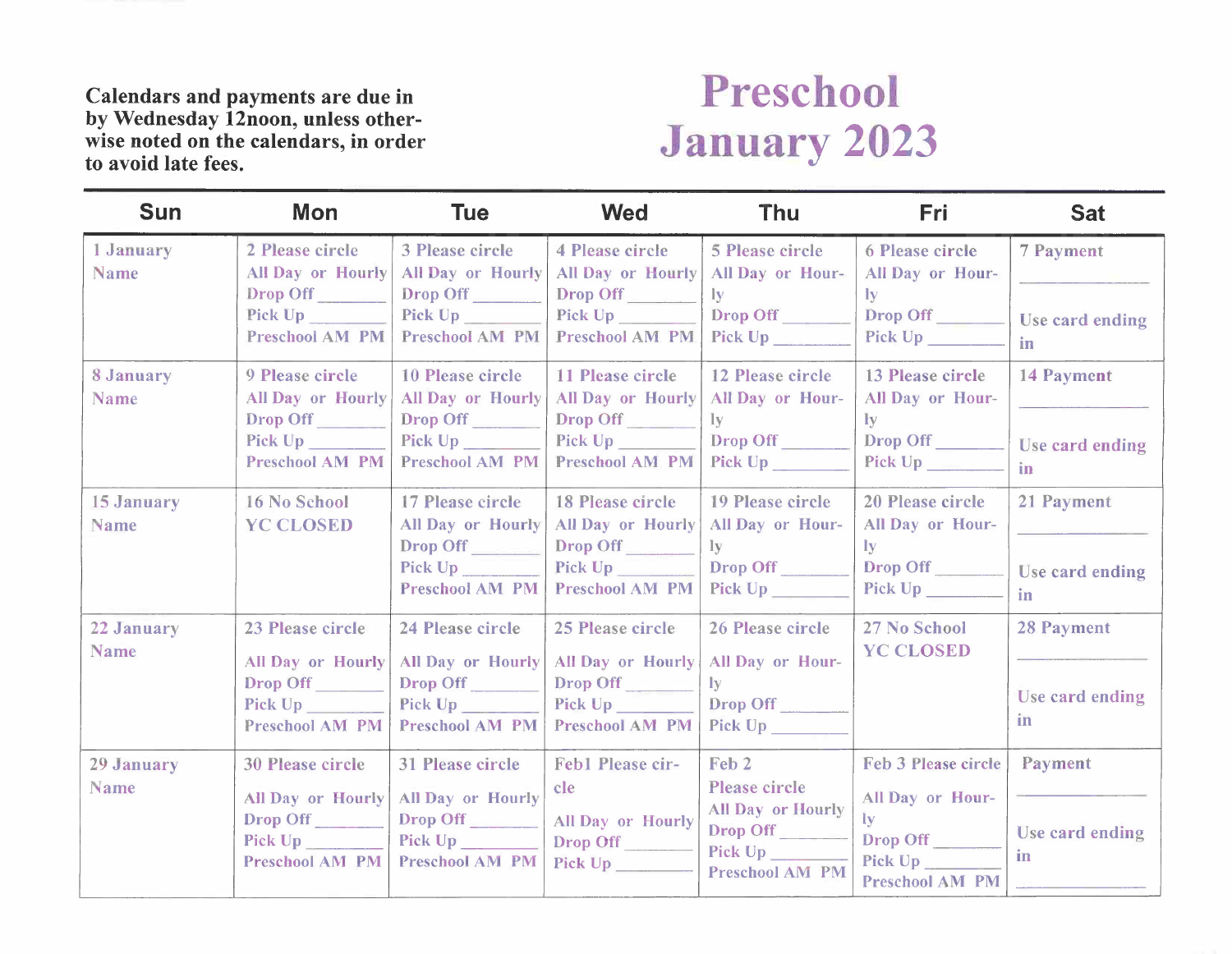### **Preschool February 2023**

| <b>Sun</b>                                              | <b>Mon</b>                                                                                                                     | <b>Tue</b>                                                                                                              | <b>Wed</b>                                                                                                | <b>Thu</b>                                                                                                       | <b>Fri</b>                                                                                                      | <b>Sat</b>                                                      |
|---------------------------------------------------------|--------------------------------------------------------------------------------------------------------------------------------|-------------------------------------------------------------------------------------------------------------------------|-----------------------------------------------------------------------------------------------------------|------------------------------------------------------------------------------------------------------------------|-----------------------------------------------------------------------------------------------------------------|-----------------------------------------------------------------|
| <b>5 February</b><br><b>Name</b><br>12 February<br>Name | <b>6 Please circle</b><br>All Day or Hourly<br>Drop Off<br>Pick Up<br><b>Preschool AM PM</b><br>13 Please circle               | <b>7 Please circle</b><br><b>All Day or Hourly</b><br>Drop Off<br>Pick Up<br><b>Preschool AM PM</b><br>14 Please circle | 8 Please circle<br>All Day or Hourly<br>Drop Off<br>Pick Up<br><b>Preschool AM PM</b><br>15 Please circle | 9 Please circle<br><b>All Day or Hourly</b><br>Drop Off<br>Pick Up<br><b>Preschool AM PM</b><br>16 Please circle | 10 Please circle<br>All Day or Hour-<br>ly<br>Drop Off<br>17 No School<br>All Day                               | <b>11 Payment</b><br>Use card ending<br>in<br><b>18 Payment</b> |
|                                                         | All Day or Hourly<br>Drop Off<br>Pick Up<br><b>Preschool AM PM</b>                                                             | All Day or Hourly<br>Drop Off<br>Pick $Up$<br><b>Preschool AM PM</b>                                                    | All Day or Hourly<br>Drop Off<br>Pick Up<br><b>Preschool AM PM</b>                                        | All Day or Hourly<br>Drop Off<br>Pick Up <b>Example 2</b><br>Preschool AM PM                                     | or<br><b>Hourly Under 6</b><br><b>Hrs</b><br>Drop Off<br>Pick Up                                                | Use card ending<br>in                                           |
| 19 February<br>Name                                     | 20 No School<br><b>YC CLOSED</b>                                                                                               | 21 Please circle<br>All Day or Hourly<br>Drop Off<br><b>Preschool AM PM</b>                                             | 22 Please circle<br>All Day or Hourly<br>Drop Off<br>Pick $Up$<br><b>Preschool AM PM</b>                  | 23 Please circle<br>All Day or Hourly<br>Drop Off<br><b>Preschool AM PM</b>                                      | 24 Please circle<br>All Day or Hour-<br>$\mathbf{I}\mathbf{v}$<br>Drop Off<br>Pick Up                           | 25Payment<br>Use card ending<br>in.                             |
| 26 February<br><b>Name</b>                              | 27 Please circle<br><b>All Day or Hourly</b><br>Drop Off<br>Pick Up <b>Exercise Service Service Service</b><br>Preschool AM PM | 28 Please circle<br>All Day or Hourly<br>Drop Off<br>Pick $Up$ _____<br><b>Preschool AM PM</b>                          | March 1<br><b>Please circle</b><br>All Day or Hourly<br>Drop Off<br>Pick Up<br><b>Preschool AM PM</b>     | March 2<br><b>Please circle</b><br>All Day or Hourly<br>Drop Off<br><b>Preschool AM PM</b>                       | March 3<br>Please circle<br>All Day or Hourly<br>Drop Off<br>Pick Up <b>Example 2</b><br><b>Preschool AM PM</b> | Payment<br>Use card ending<br>in                                |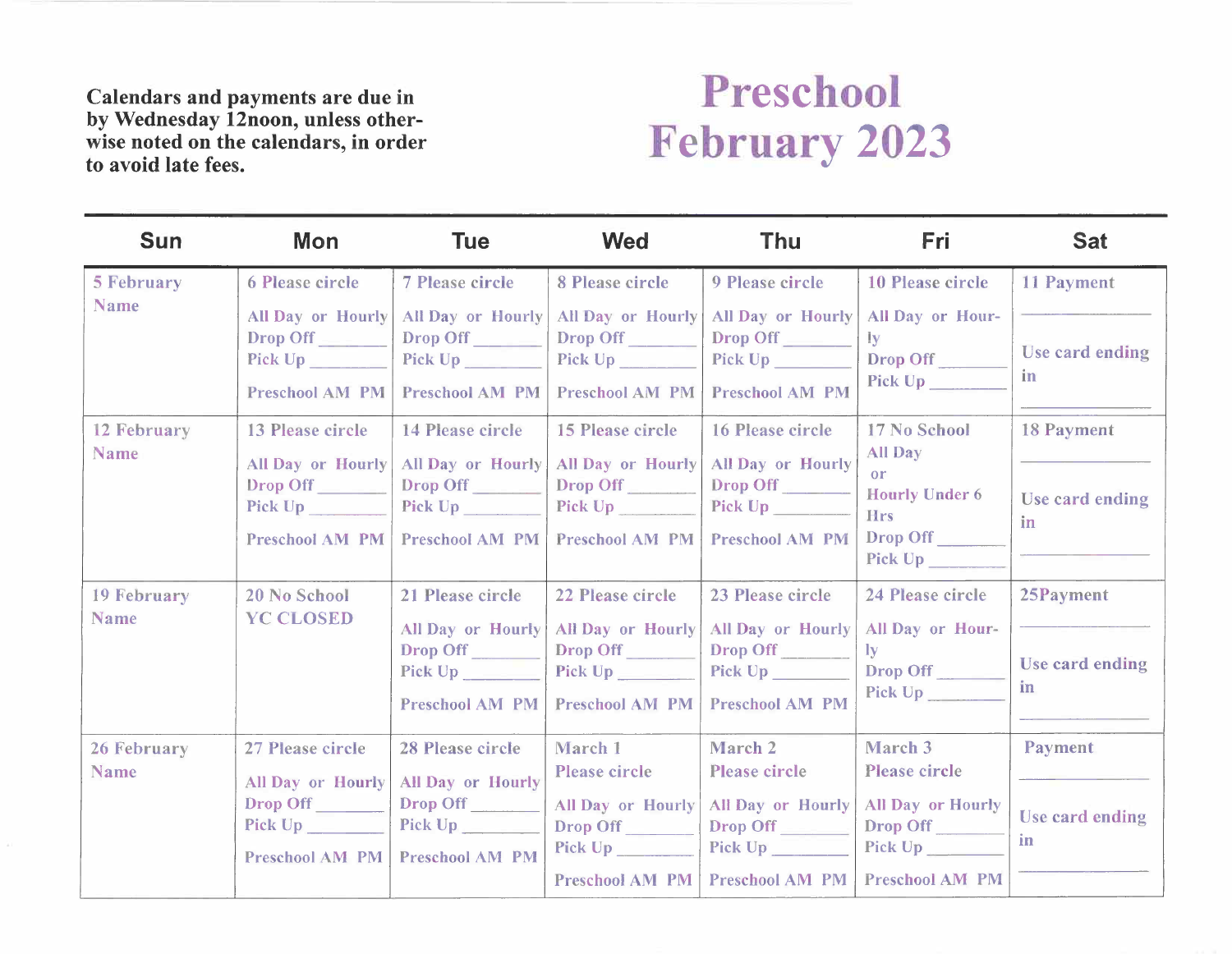

| <b>Sun</b>              | <b>Mon</b>                                                                                                                                                                                                                                                                                                   | <b>Tue</b>                                                                                   | <b>Wed</b>                                                                             | <b>Thu</b>                                                                                                  | <b>Fri</b>                                                                                    | <b>Sat</b>                                 |
|-------------------------|--------------------------------------------------------------------------------------------------------------------------------------------------------------------------------------------------------------------------------------------------------------------------------------------------------------|----------------------------------------------------------------------------------------------|----------------------------------------------------------------------------------------|-------------------------------------------------------------------------------------------------------------|-----------------------------------------------------------------------------------------------|--------------------------------------------|
| 5 March<br><b>Name</b>  | 6 Please circle<br>All Day or Hourly<br>Drop Off<br>Pick Up and the state of the state of the state of the state of the state of the state of the state of the state of the state of the state of the state of the state of the state of the state of the state of the state of th<br><b>Preschool AM PM</b> | <b>7 Please circle</b><br>All Day or Hourly<br>Drop Off<br>Pick Up<br><b>Preschool AM PM</b> | 8 Please circle<br>All Day or Hourly<br>Drop Off<br>Pick Up<br><b>Preschool AM PM</b>  | 9 Please circle<br><b>All Day or Hourly</b><br>Drop Off<br>Pick Up <sub>per</sub><br><b>Preschool AM PM</b> | 10 No School<br>All Day<br><b>or</b><br>Hourly<br>Drop Off                                    | 11 Payment<br>Use card ending<br>in        |
| 12 March<br><b>Name</b> | 13 No School<br>All Day<br>or<br><b>Hourly</b><br>Drop Off<br>Pick Up                                                                                                                                                                                                                                        | 14 No School<br>All Day<br><b>or</b><br><b>Hourly</b><br>Drop Off<br>Pick Up                 | 15 No School<br>All Day<br>or<br><b>Hourly</b><br>Drop Off<br>Pick Up                  | 16 No School<br>All Day<br>or<br><b>Hourly</b><br>Drop Off<br>Pick Up                                       | 17 No School<br>All Day<br><sub>or</sub><br><b>Hourly</b><br>Drop Off<br>Pick Up              | <b>18 Payment</b><br>Use card ending<br>in |
| 19 March<br>Name        | 20 Please circle<br><b>All Day or Hourly</b><br>Drop Off<br>Pick Up<br><b>Preschool AM PM</b>                                                                                                                                                                                                                | 21 Please circle<br>All Day or Hourly<br>Drop Off<br>Pick Up<br><b>Preschool AM PM</b>       | 22 Please circle<br>All Day or Hourly<br>Drop Off<br>Pick Up<br><b>Preschool AM PM</b> | 23 Please circle<br>All Day or Hour-<br>$\mathbf{I}$ y<br>Drop Off<br>Pick Up                               | 24 Please circle<br><b>All Day or Hour-</b><br>$\mathbf{I}\mathbf{v}$<br>Drop Off<br>Pick Up  | 25 Payment<br>Use card ending<br>in        |
| 26 March<br><b>Name</b> | 27 Please circle<br><b>All Day or Hourly</b><br>Drop Off<br>Pick Up <sub>_________</sub><br>Preschool AM PM                                                                                                                                                                                                  | 28 Please circle<br>All Day or Hourly<br>Drop Off<br>Pick $Up$<br>Preschool AM PM            | 29 Please circle<br><b>All Day or Hourly</b><br>Drop Off<br><b>Preschool AM PM</b>     | <b>30 Please circle</b><br><b>All Day or Hourly</b><br>Drop Off<br><b>Preschool AM PM</b>                   | 31 Please circle<br><b>All Day or Hourly</b><br>Drop Off<br>Pick Up<br><b>Preschool AM PM</b> | Payment<br>Use card ending<br><i>in</i>    |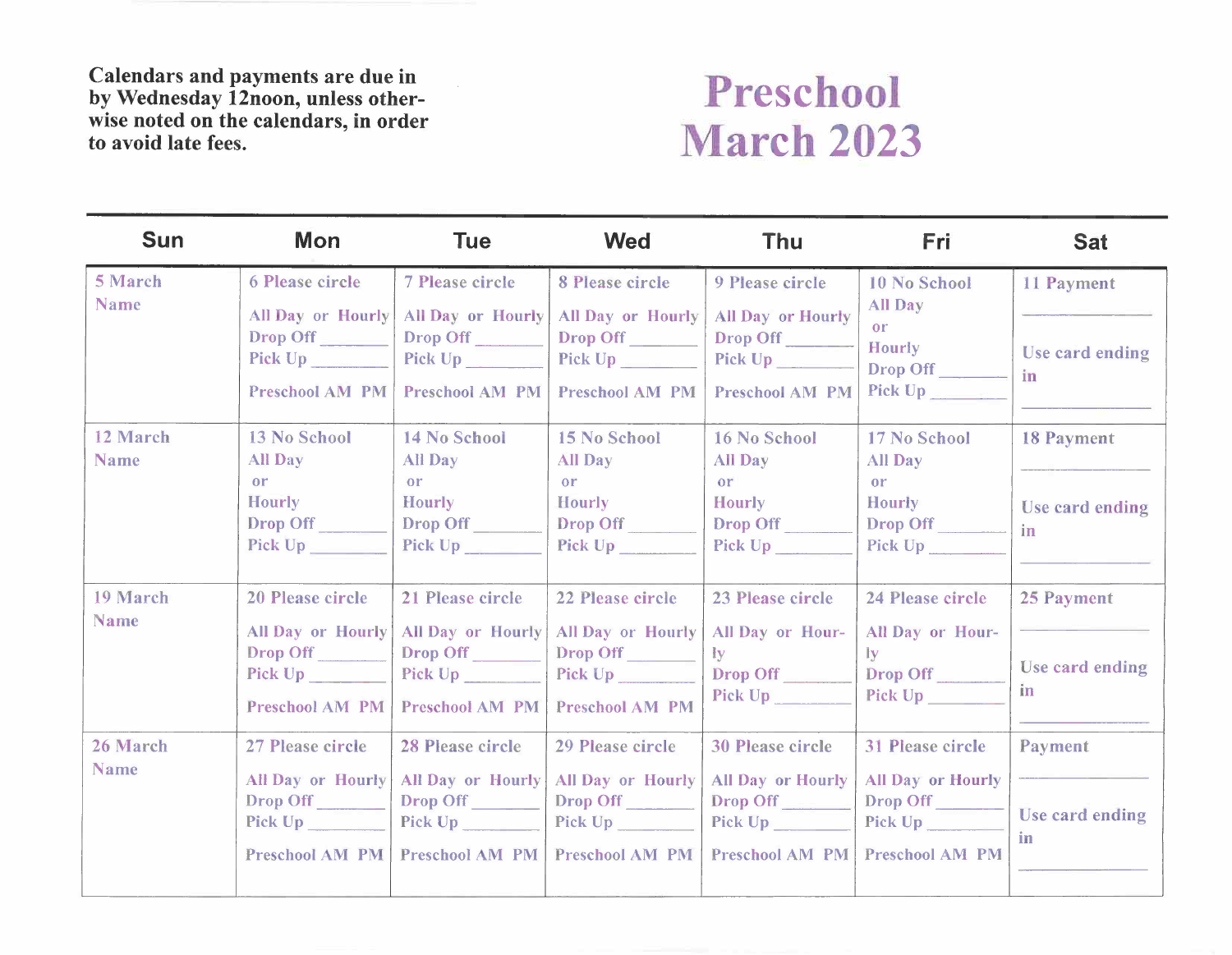

| <b>Sun</b>             | Mon                                                                                           | <b>Tue</b>                                                                               | <b>Wed</b>                                                                                          | <b>Thu</b>                                                                                  | <b>Fri</b>                                                                                                     | <b>Sat</b>                                 |
|------------------------|-----------------------------------------------------------------------------------------------|------------------------------------------------------------------------------------------|-----------------------------------------------------------------------------------------------------|---------------------------------------------------------------------------------------------|----------------------------------------------------------------------------------------------------------------|--------------------------------------------|
| 2 April<br><b>Name</b> | 3 Please circle<br><b>All Day or Hourly</b><br>Drop Off<br>Pick Up<br><b>Preschool AM PM</b>  | 4 Please circle<br>All Day or Hourly<br>Drop Off<br>Pick Up<br><b>Preschool AM PM</b>    | <b>5 Please circle</b><br><b>All Day or Hourly</b><br>Drop Off<br>Pick Up<br><b>Preschool AM PM</b> | 6Please circle<br><b>All Day or Hourly</b><br>Drop Off<br>Pick Up<br><b>Preschool AM PM</b> | <b>7 No School</b><br><b>YC CLOSED</b>                                                                         | 8 Payment<br>Use card ending<br>in.        |
| 9 April<br>Name        | 10 No School<br>All Day<br>or<br><b>Hourly</b><br>Drop Off<br>Pick Up                         | 11 Please circle<br><b>All Day or Hourly</b><br>Drop Off<br>Pick Up<br>Preschool AM PM   | 12 Please circle<br>All Day or Hourly<br>Drop Off<br><b>Preschool AM PM</b>                         | 13 Please circle<br>All Day or Hourly<br>Drop Off<br>Pick $Up$<br><b>Preschool AM PM</b>    | 14 Please circle<br><b>All Day or Hourly</b><br>Drop Off<br><b>Preschool AM PM</b>                             | 15 Payment<br>Use card ending<br><i>in</i> |
| 16 April<br>Name       | 17 Please circle<br>All Day or Hourly<br>Drop Off<br>Preschool AM PM                          | <b>18 Please circle</b><br>All Day or Hourly<br>Drop Off<br>Preschool AM PM              | 19 Please circle<br>All Day or Hourly<br>Drop Off<br><b>Preschool AM PM</b>                         | 20 Please circle<br>All Day or Hourly<br>Drop Off<br>Pick Up<br><b>Preschool AM PM</b>      | 21 Please circle<br><b>All Day or Hourly</b><br>Drop Off<br>Preschool AM PM                                    | 22 Payment<br>Use card ending<br>in        |
| 23 April<br>Name       | 24 Please circle<br><b>All Day or Hourly</b><br>Drop Off<br>Pick Up<br><b>Preschool AM PM</b> | 25 Please circle<br>All Day or Hourly<br>Drop Off<br>Pick $Up$<br><b>Preschool AM PM</b> | 26 Please circle<br><b>All Day or Hourly</b><br>Drop Off<br><b>Preschool AM PM</b>                  | 27 Please circle<br><b>All Day or Hourly</b><br>Drop Off<br><b>Preschool AM PM</b>          | <b>28 Please circle</b><br><b>All Day or Hourly</b><br>Drop Off<br>Pick Up _________<br><b>Preschool AM PM</b> | 29 Payment<br>Use card ending<br>in        |